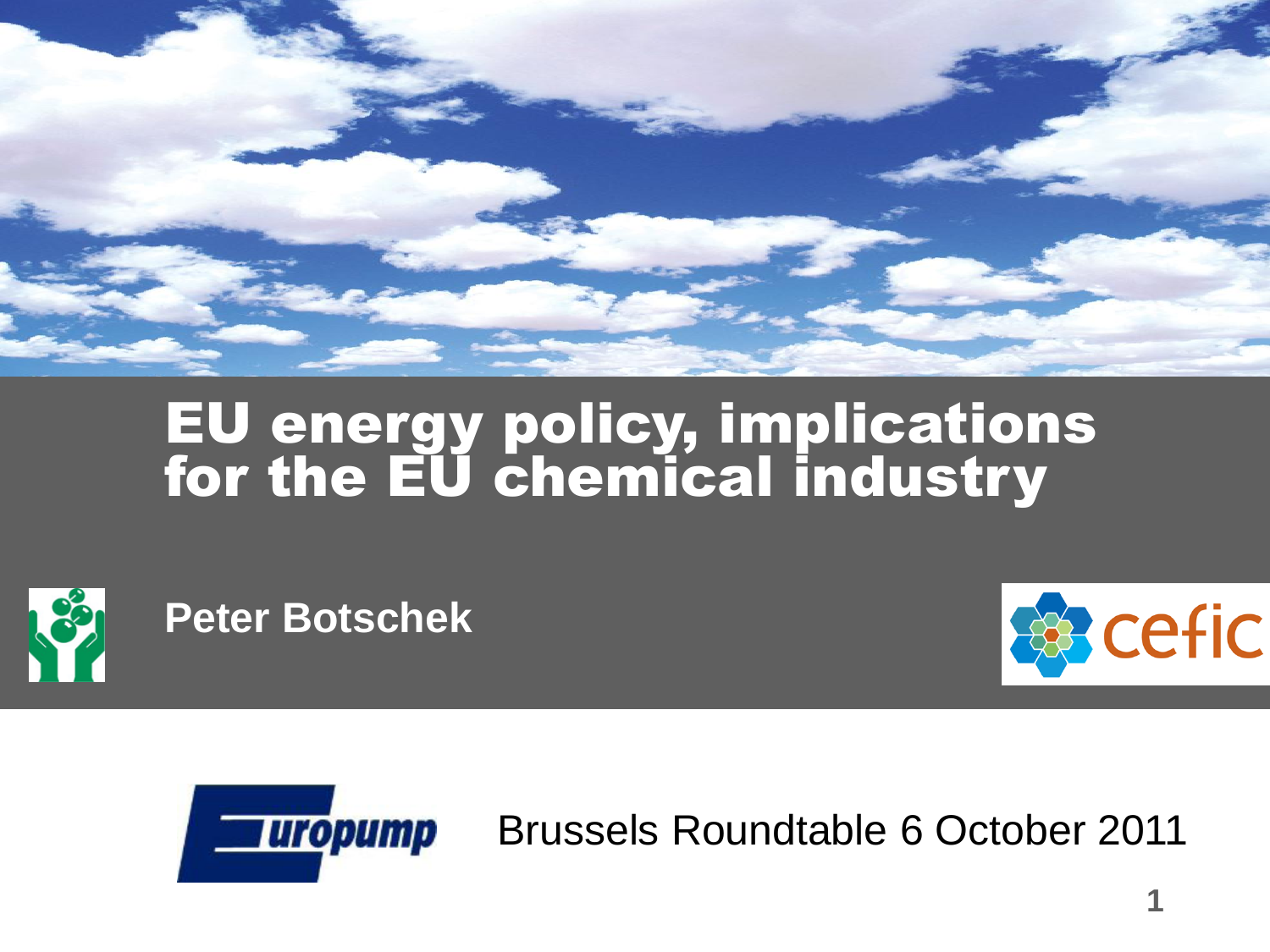## **Industrial energy use: Chemicals stick out**



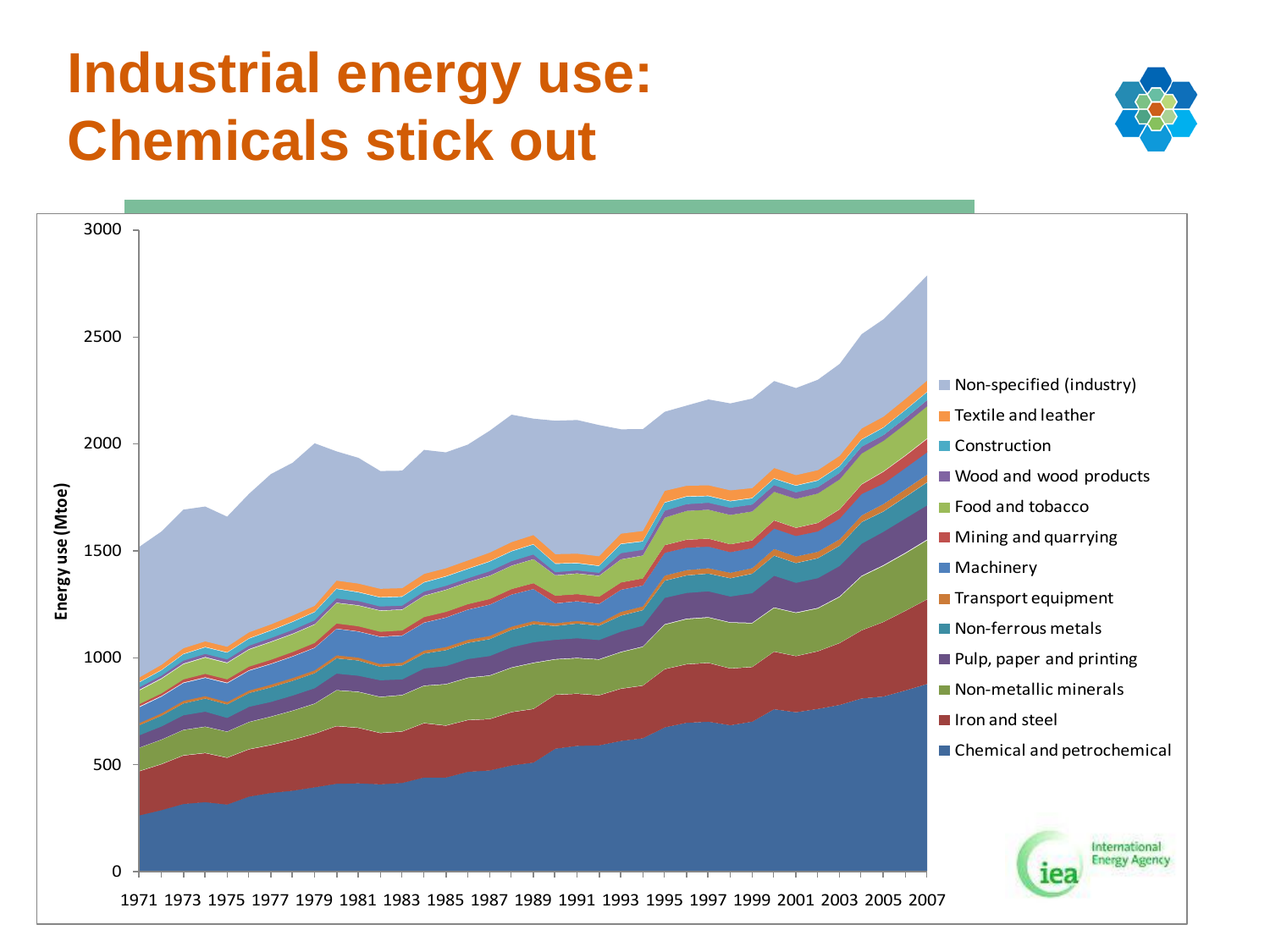# **CO2 emissions**



#### **Figure ES.1**  $\blacktriangleright$  Key technologies for reducing CO<sub>2</sub> emissions under the BLUE Map scenario

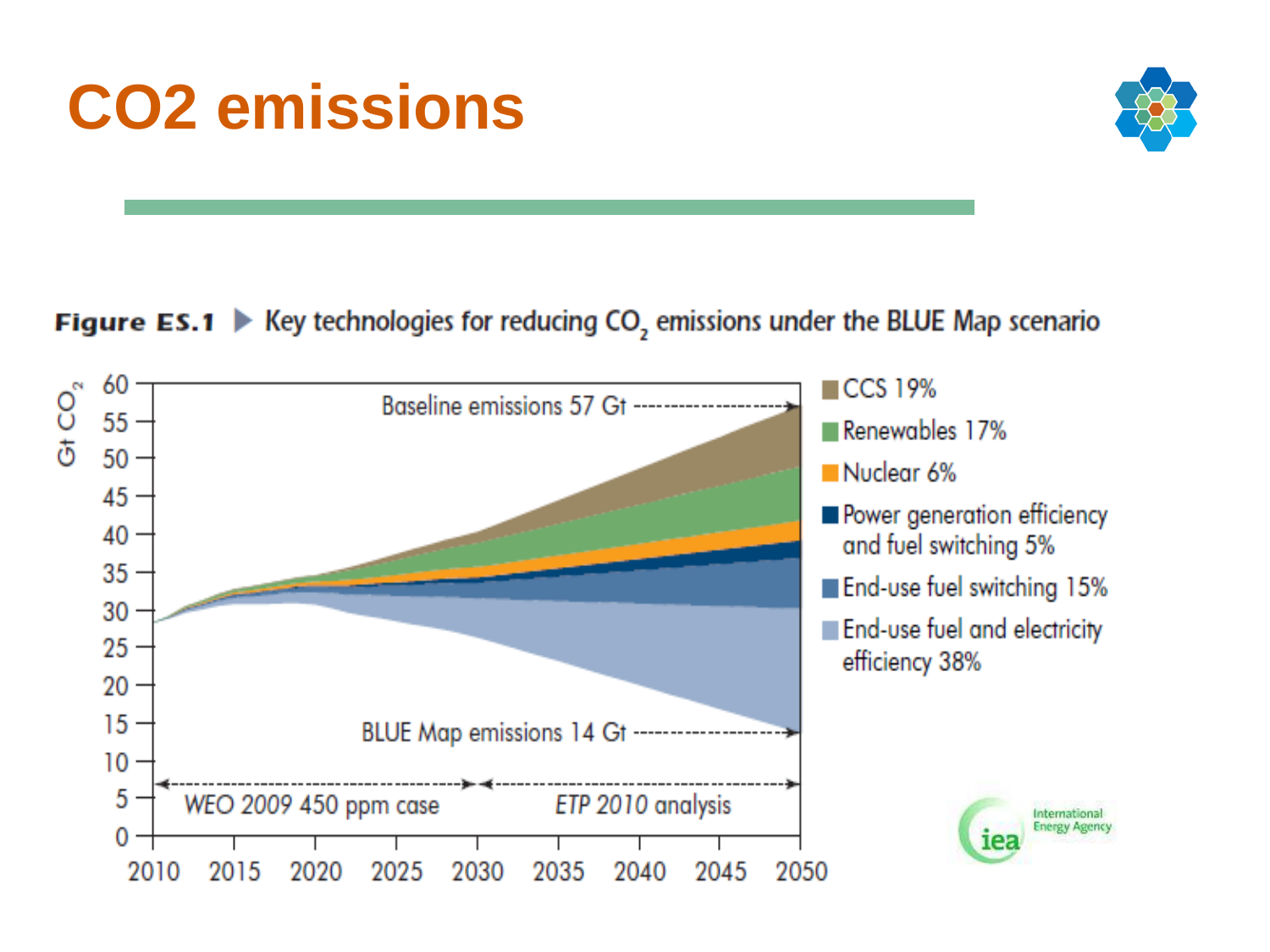## **The EU chemical industry has reduced energy intensity by 54 per cent since 1990**





Sources: Eurostat and Cefic Chemdata International

\* Energy intensity is measured by energy input per unit of chemical production (including pharmaceuticals)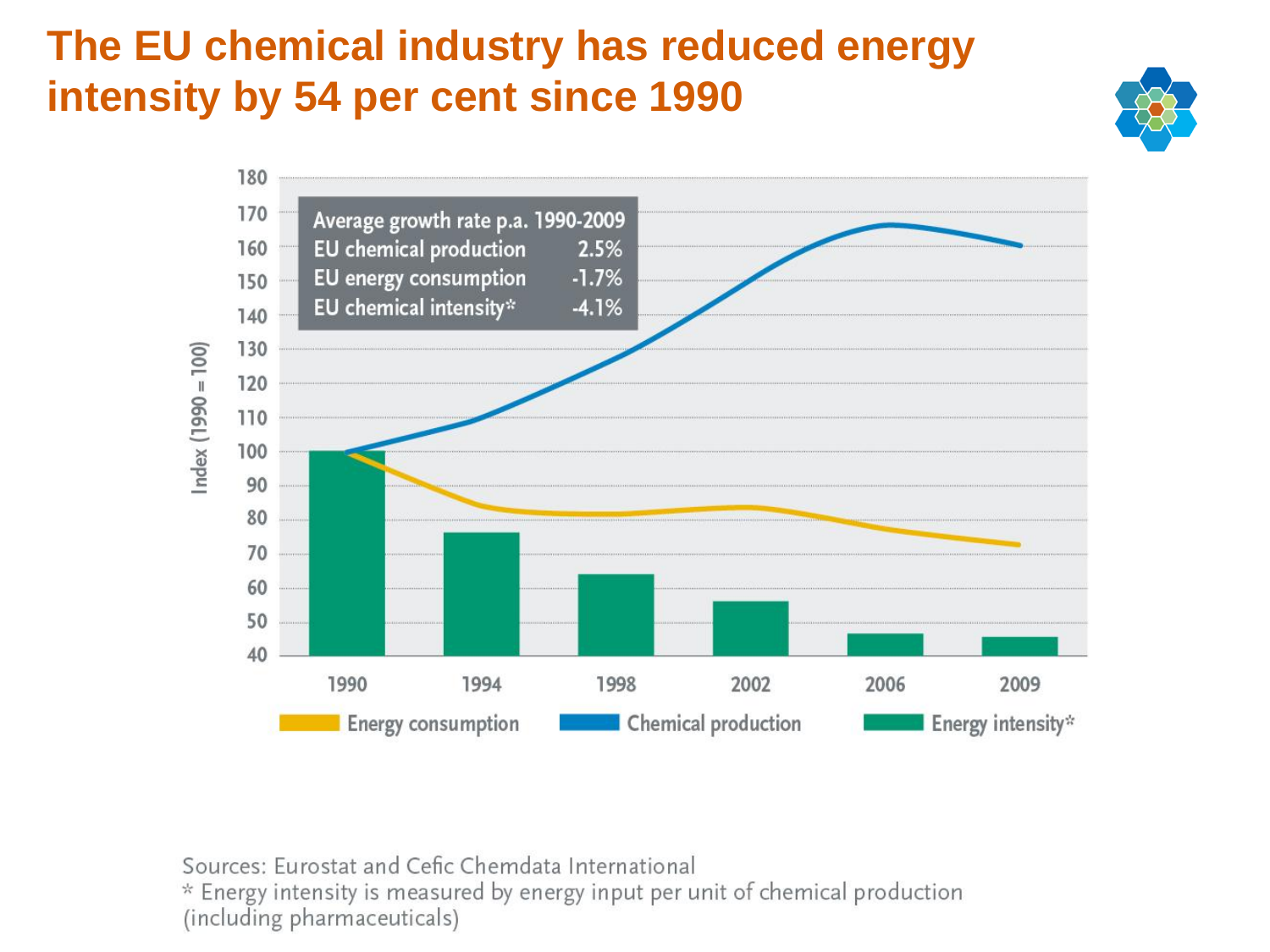## **Asian chemical production equals that of Europe plus America**



World chemical sales in 2010 are valued at  $\epsilon$  2353 billion. The EU accounts for 21% of the total.

Source: Cefic Chemdata International \* Rest of Europe = Switzerland, Norway and other Central & Eastern Europe (excluding the new EU 12 countries)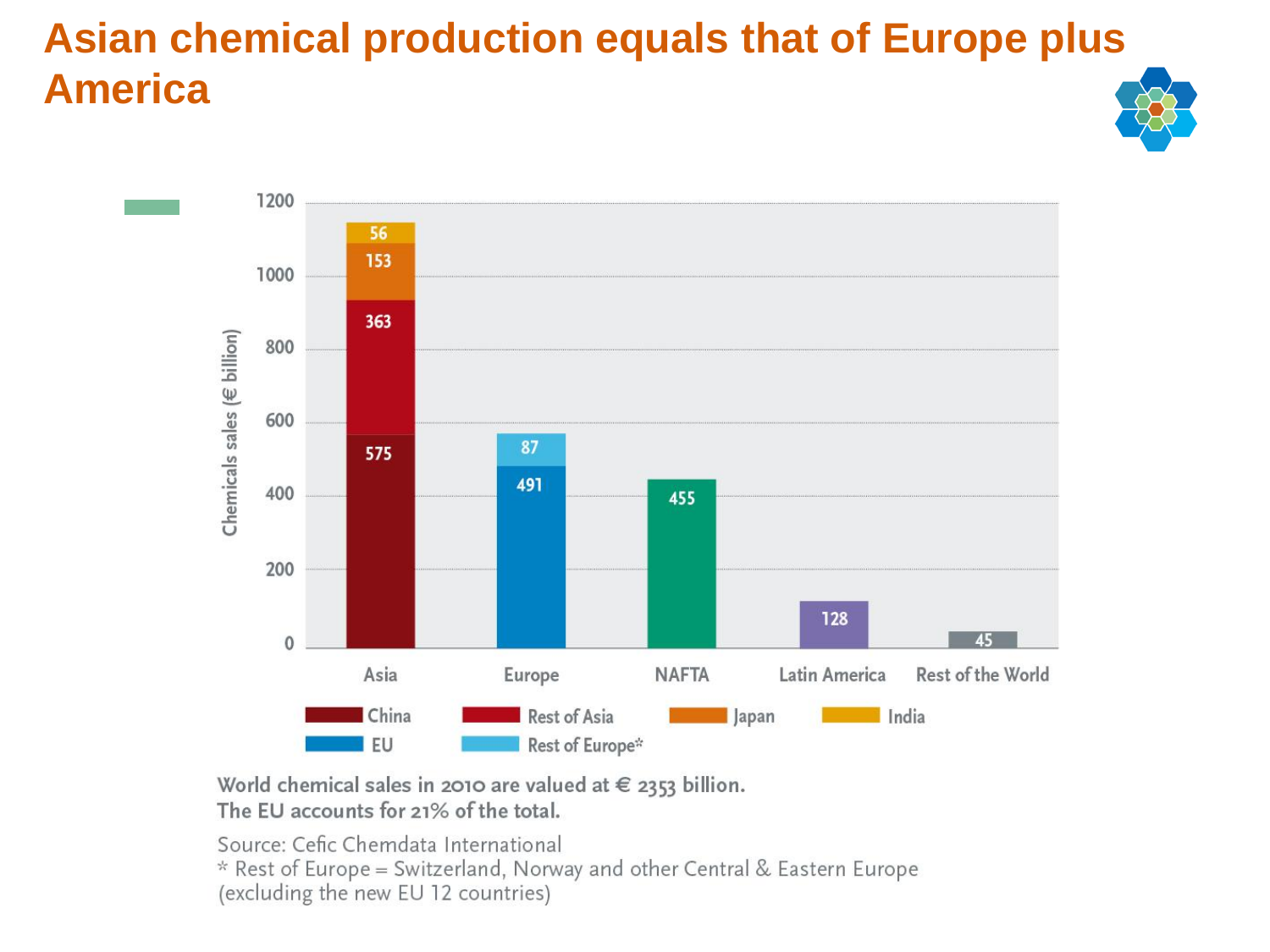





- **reduce greenhouse gas emissions** at least 20% by 2020 (compared with 1990 levels), « On track » √
- raise **renewable energy's share** of the market to 20% and

« On track » √

• **cut overall energy consumption** by 20% (compared with projected trends)

« Not on track » !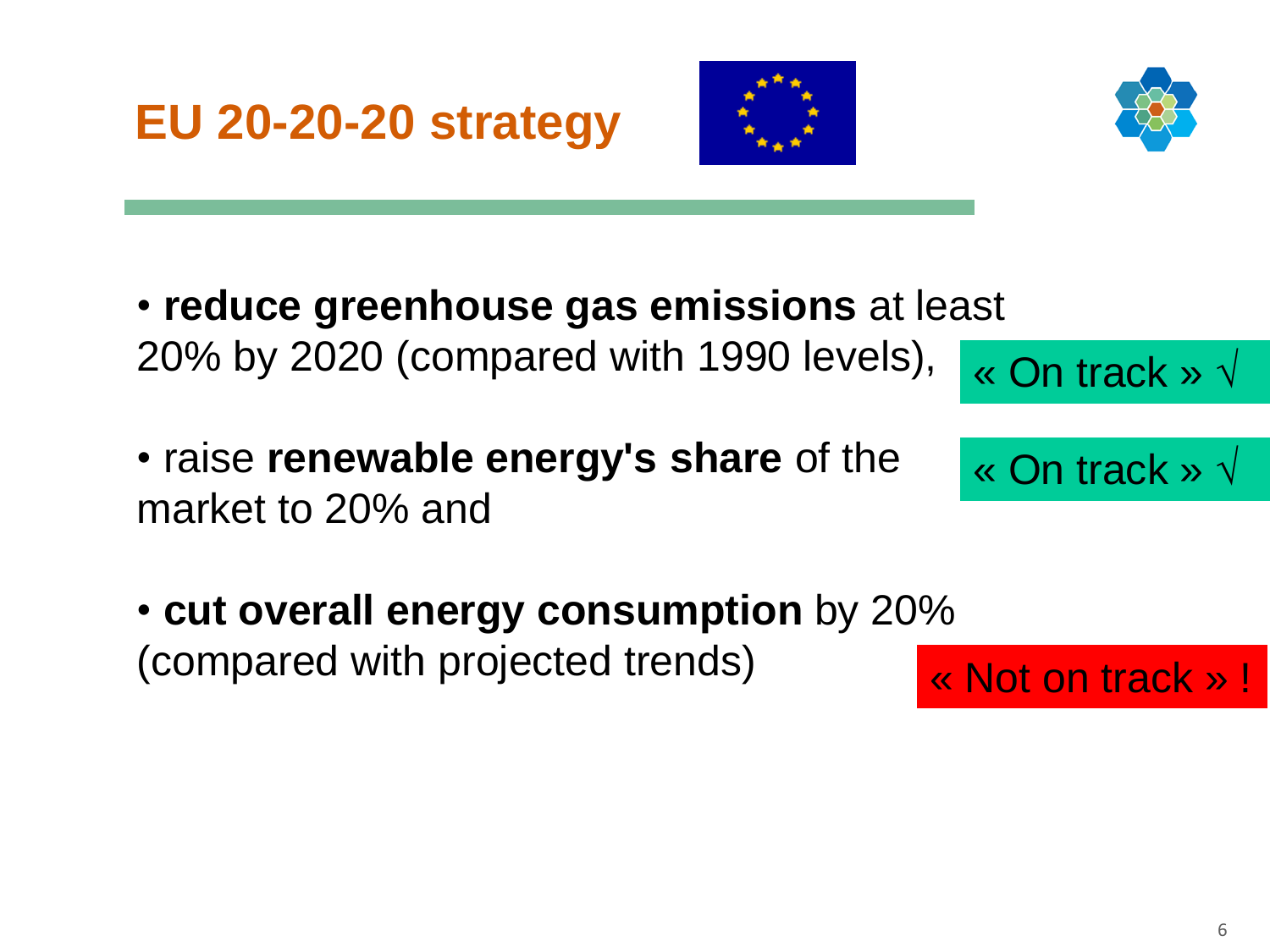## **EU energy strategy: 20% energy savings by 2020**



## EU "Efficiency":

The European Commission published in June 2011 a proposal for an Energy Efficiency Directive (EED) translating the target literally by aiming to cut energy consumption in absolute terms by 368 Mtoe in 2020.

Cefic: **Energy efficiency improvements**  instead of absolute saving targets **are the appropriate goal - avoid limiting growth !**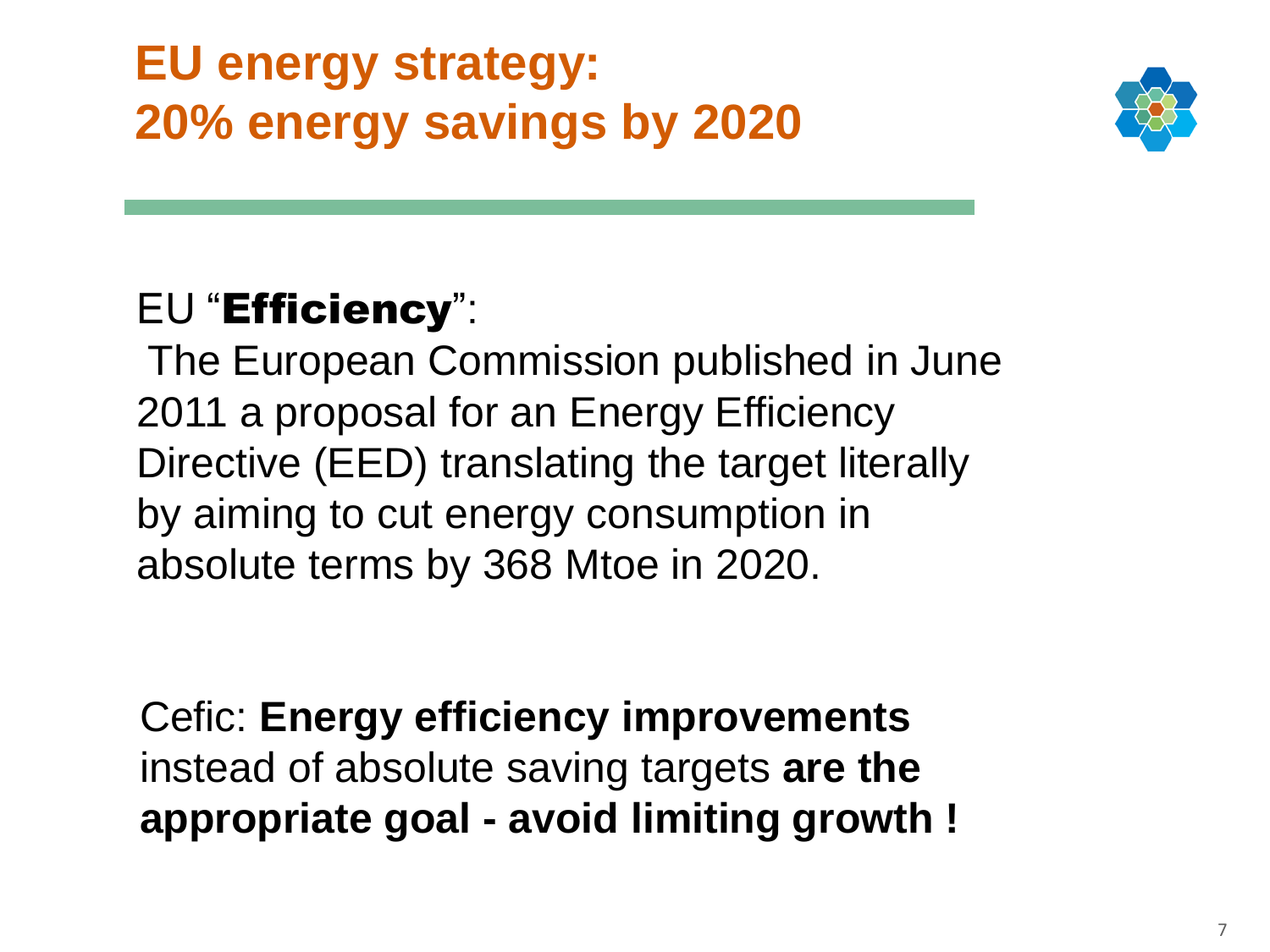## **McKinsey models confirmed technology options but at higher business costs than prior estimates**

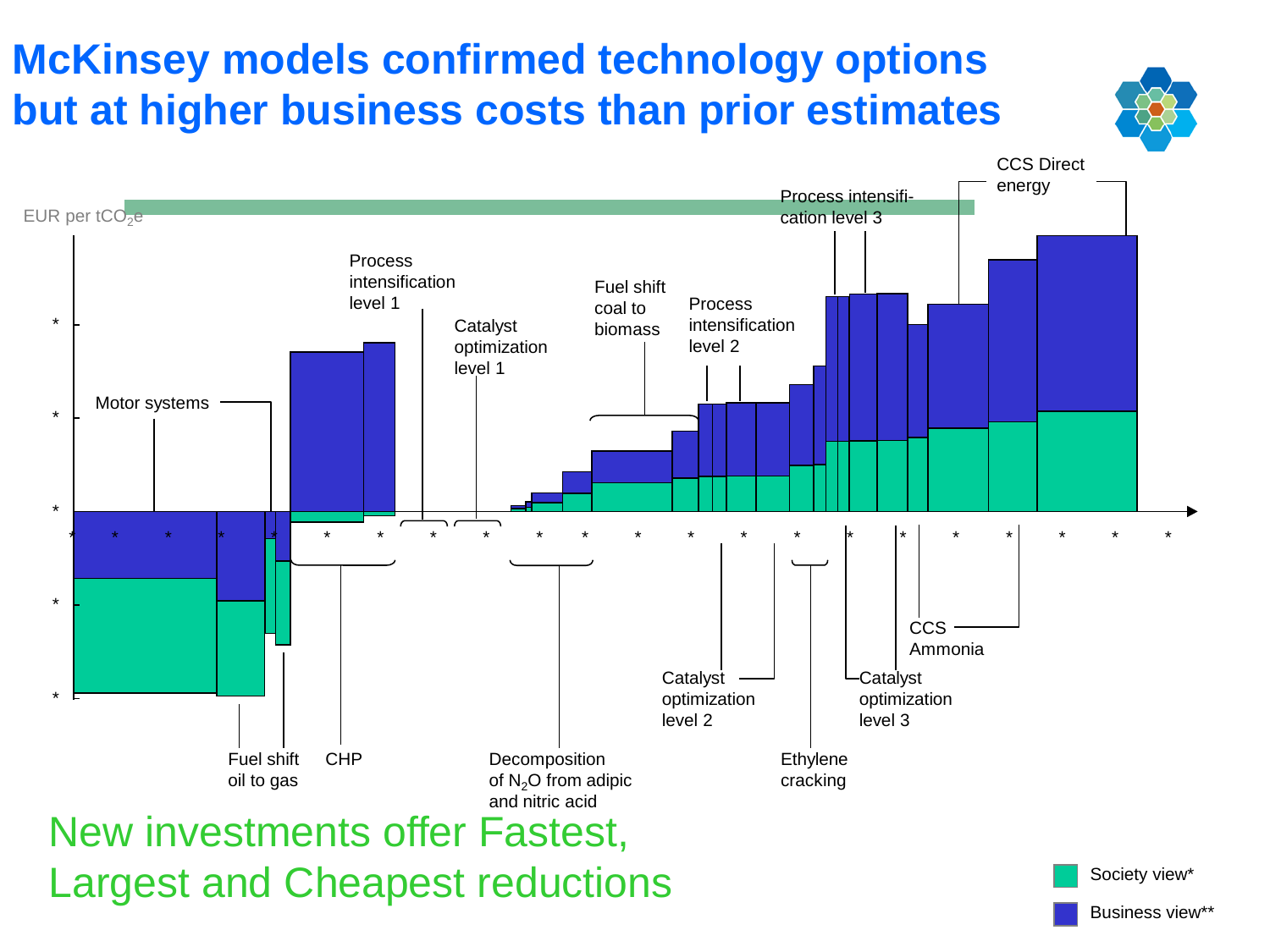# EU initiative for SMEs

**The majority of chemical enterprises in Europe have less than 50 employees**





**96% of all European chemicals enterprises are SMEs** having less than 250 employees, providing 37% of all jobs and generating 30% of sales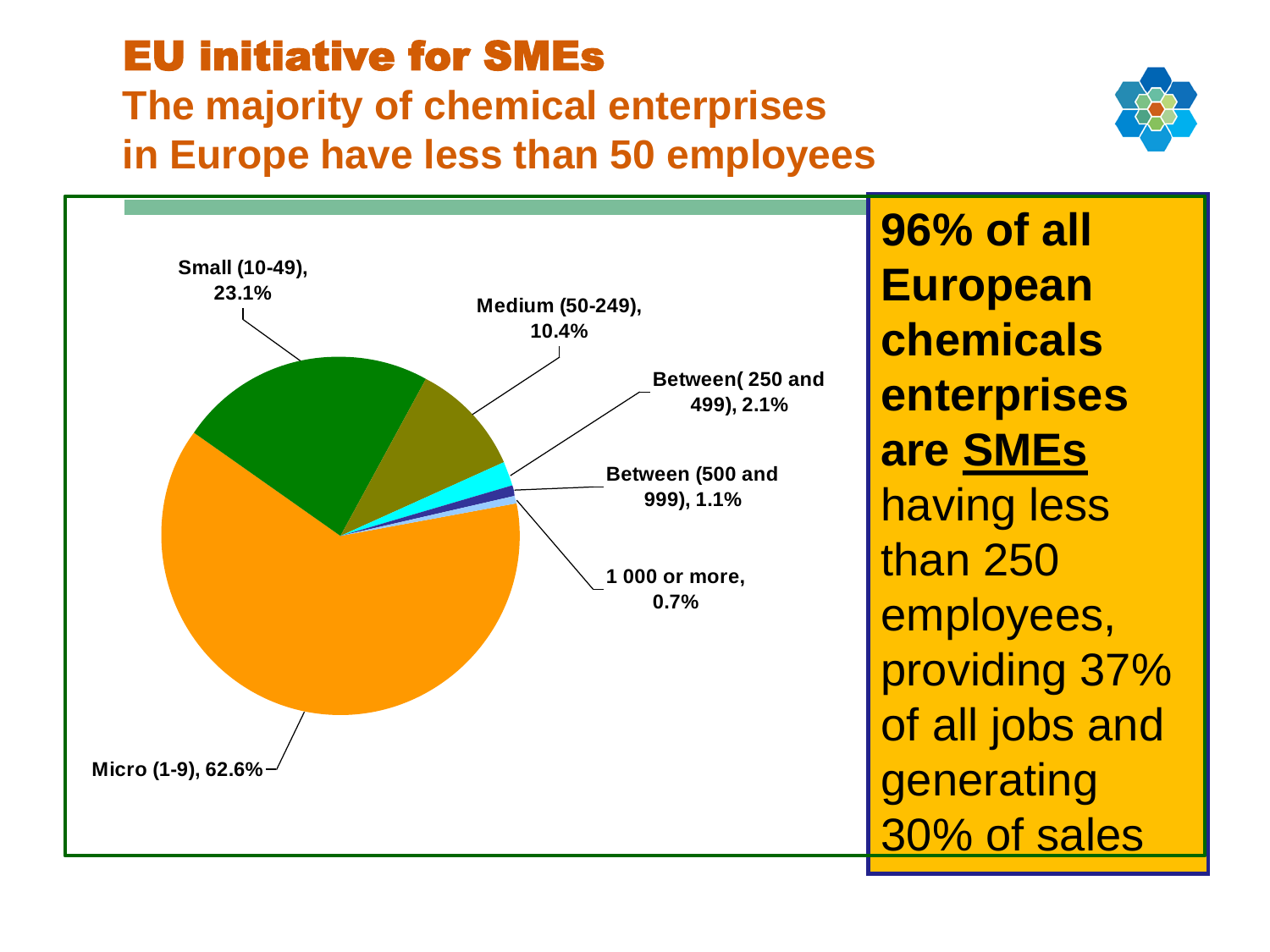## **Project Summary**



#### **CARE+ Training Chemical SMEs in Responsible Use of Energy**

- Care+ is funded and supported by the European Commission under the framework of **"Intelligent Energy Europe"**
- **CARE+ aims to promote energy efficiency in chemical SMEs**
- An Energy Management **Best Practice Manual** and a **Self Audit Guide** are the main instruments of the project for energy savings available on **[www.cefic.org/careplus](http://www.cefic.org/careplus)**
- First target countries are **Bulgaria, Italy and Poland**; the project aims at promoting energy best practice throughout Europe and beyond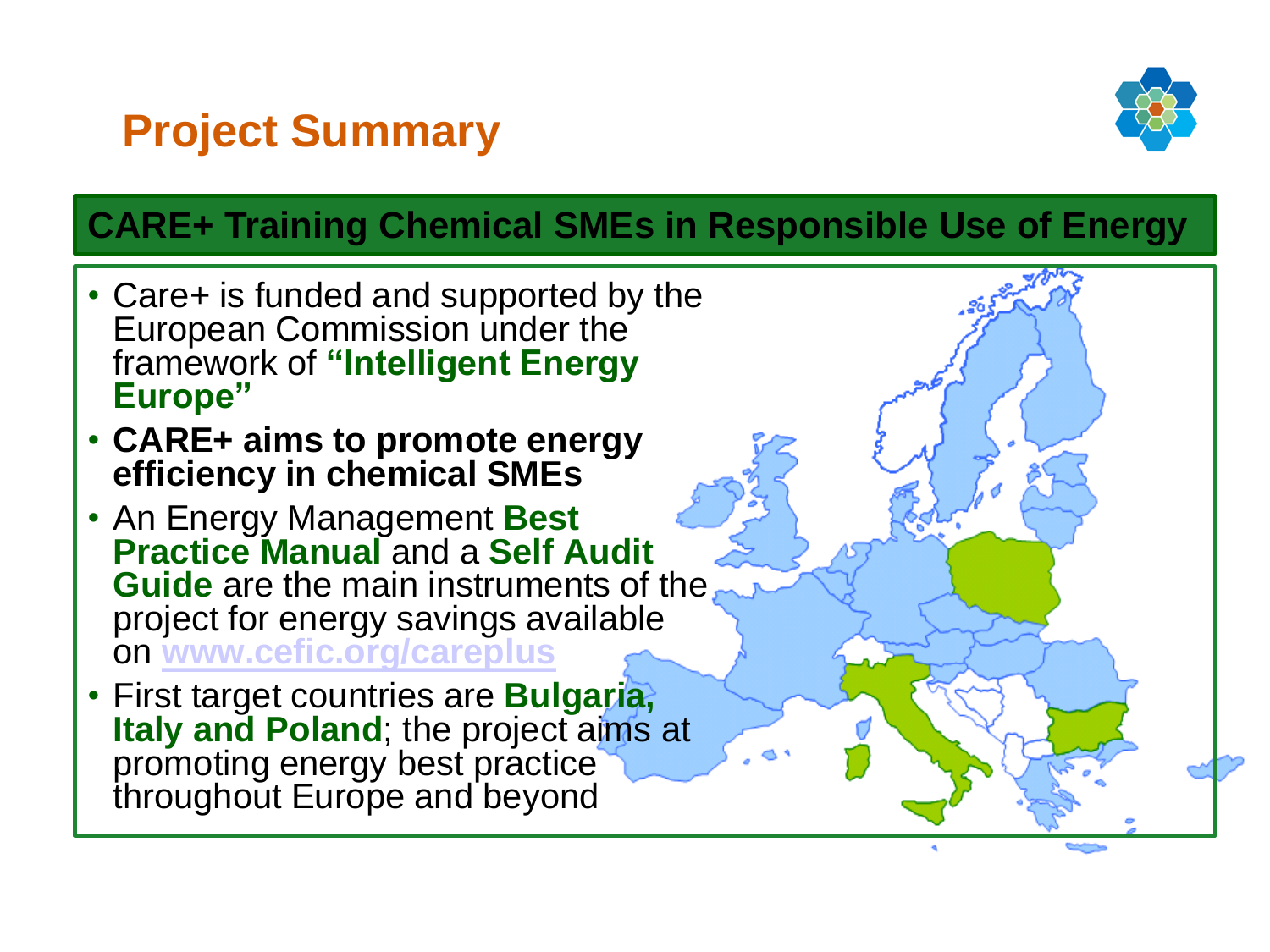## **The Energy Efficiency Guidance Documents**



#### **Self Audit Guide**

 $\overline{1}$ 

- Leads through the analysis of company's energy performance
- Helps determine strengths and weak points while managing energy sources
- Aims at improving Energy Efficiency supporting the identification of measures, their expected energy savings, Costs & Return on Investment calculation (suggested evaluation model provided through developed **excel tables**)

### **Best Practice Cases**

- Focus on the energy issues that are of greatest interest to chemical SMEs, e.g.:
	- Energy management programmes
	- Steam generation performance,
	- Motors and drives,
	- Compressed air systems
- Give guidance on financial implications of the possible energy improvement measures and technologies

**Both documents were translated into the 3 national languages and will soon be available also in Finnish and German**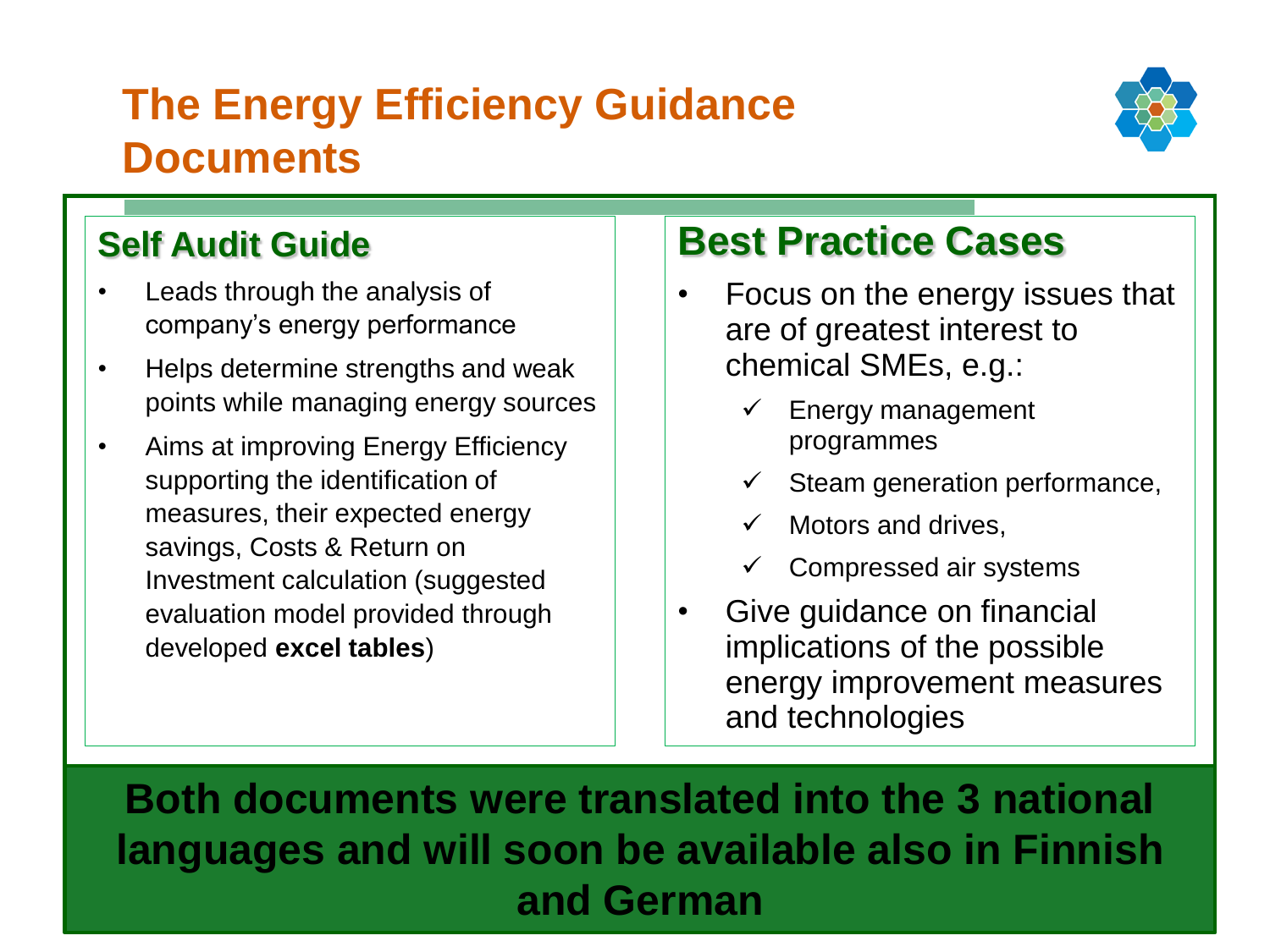## **The Energy Efficiency Guidance Documents**



#### **Good Housekeeping Measures**

1 Switch off motors when they are not in use, prevent pumps operating for longer time over their minimum by-pass control

2 Apply regular maintenance on all components of your drive systems

3 Check coupling alignment, lubrication, and pump seal maintenance

4 Replace excessively leaking seals and packing

5 Regularly check electric motor condition, amongst others the condition of motor winding insulation

6 Conduct a survey of belt-driven equipment. Gather data on application and operating hours. Determine the cost effectiveness of replacing V-belts with cogged belts or synchronous belts

7 Conduct a survey about the quality of your in-plant power distribution

8 Check the distribution system for unevenly distributed single-phase loads

9 Eliminate voltage unbalances, because they can seriously degrade the performance and shorten the lifetime of three-phase motors

10 Eliminate excessive voltage drops in your in-plant distribution system

11 Check the power factor in your in-plant distribution system and evaluate measures to improve the power factor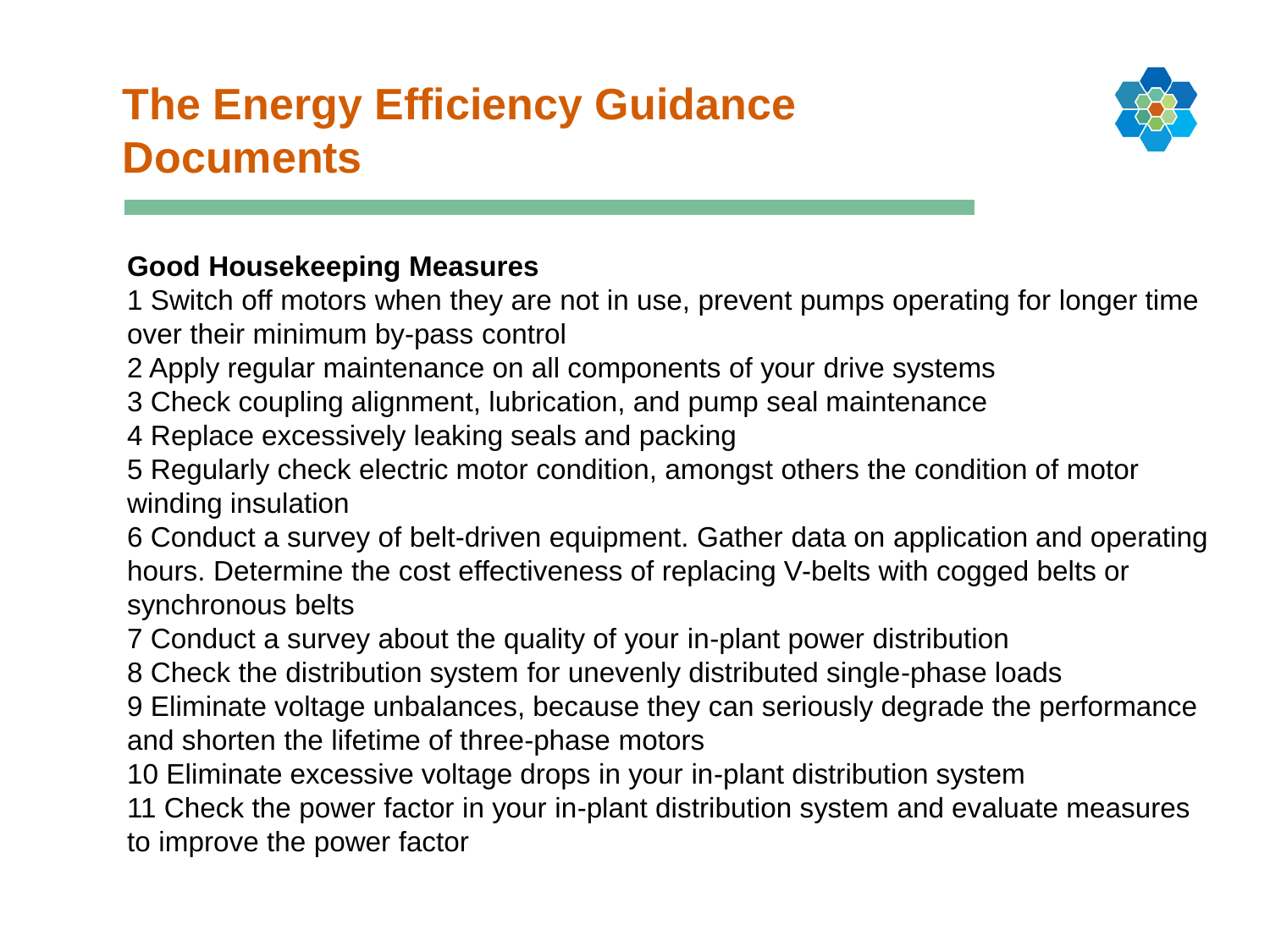## **The Energy Efficiency Guidance Documents**



#### **BP 7 8.2. Pumps**

The most common flow control in pump systems is with a flow control valve in the discharge of the pump. This often results in a waste of energy as the pump is not running at its optimum point.

Using a **variable speed drive** instead of a throttling control valve can result in substantial energy efficiency improvement and therefore cost savings.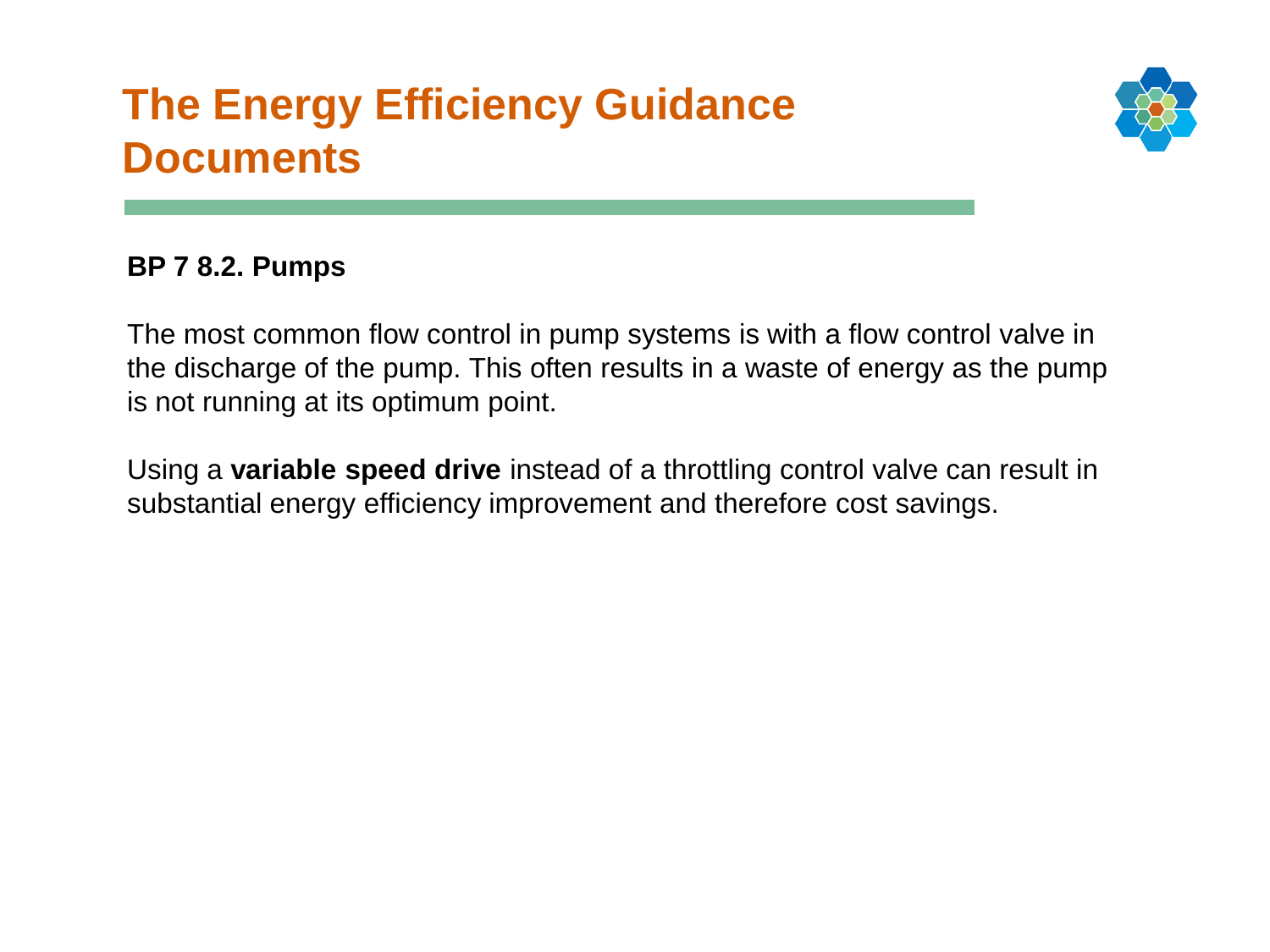## **Summary**



- Chemical industry is committed to further reduce its energy and emission intensity and to increase the substantial net savings enabled by its products
- New investments provide best reduction opportunities – for chemicals much of this occurs in developing countries
- Motors, pumps and drives play an important role in further increasing efficiencies
- Chemical industry initiatives e.g. explore best practice and future potentials for energy efficiency gains